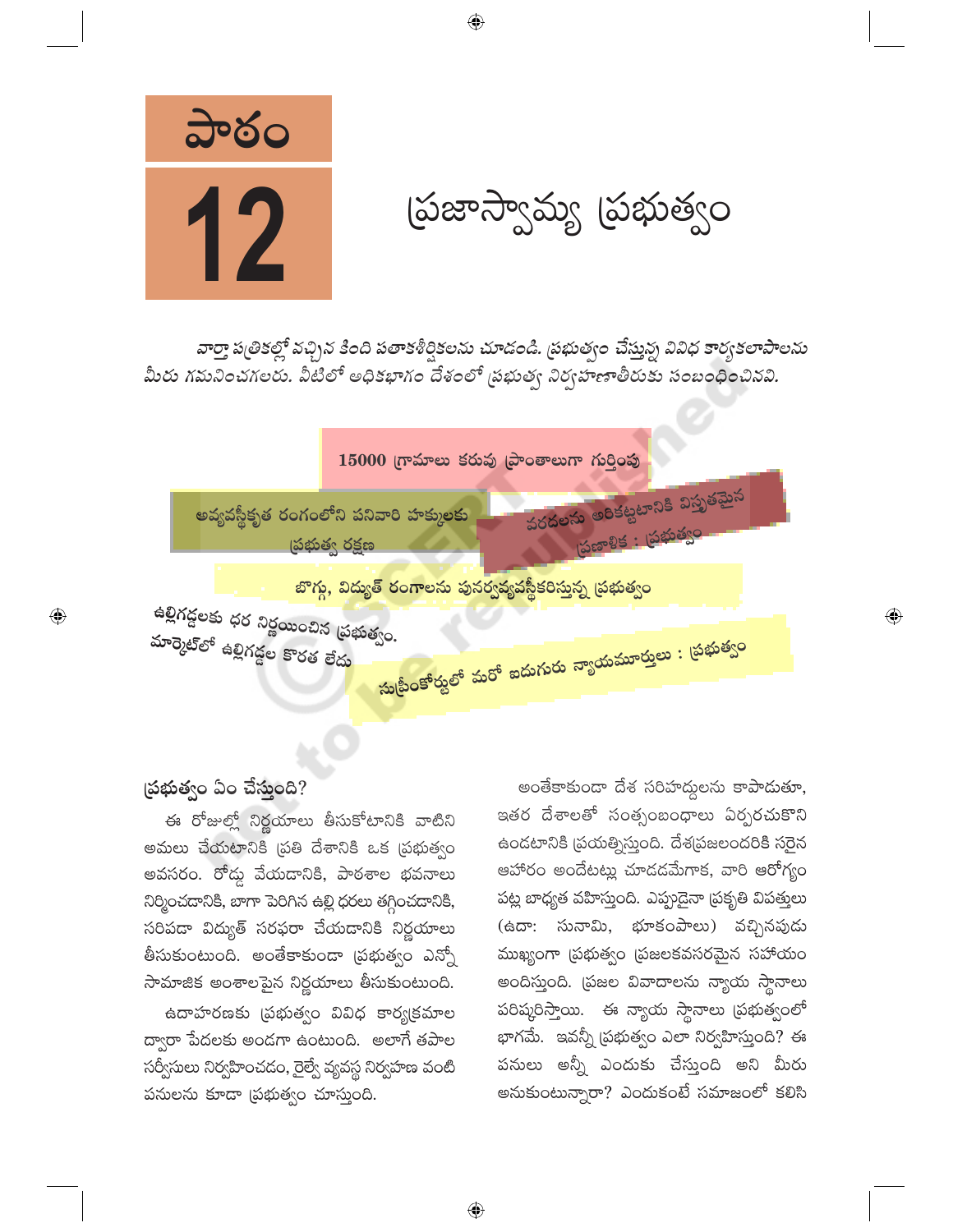నివసిస్తున్నప్పుడు అందరి కోసం నిర్ణయాలు తీసుకోటానికి ఒక వ్యవస్థ ఎంతైనా అవసరం. ఆ వ్యవస్థ కొన్ని నియమాల ద్వారా, నిబంధనల ద్వారా సమాజం స(కమంగా అభివృద్ధి చెందడానికి తోద్పదుతుంది. ఆ వ్యవస్థే (పభుత్వం. ఇందుకుగాను అందరికీ వర్తించే విధంగా కొన్ని నిబంధనలు రూపొందించుకొనవలసి ఉంటుంది. ఉదాహరణకు సరిహద్దులను నియంత్రణద్వారా, వనరుల పరిరక్షించటం ద్వారా (పజలకు భ(దత భావాన్ని కల్పించడానికి (పజల తరపున నాయకత్వం వహించి ప్రభుత్వం ఈ పనులను చేస్తుంది. తన పరిధిలో జీవిస్తున్న (పజల కోసం నిర్ణయాలుచేసి, అమలు చేస్తుంది.

- ◆ మీరు చదువుతున్న పాఠశాలను ఎవరు నిర్వహిస్తున్నారు?
- ర్రుభుత్వం చేస్తున్న కొన్ని పనులను రాయండి.

 $\bigoplus$ 

ెరెండు మూడు రోజుల వారాపౖతికలను చూడండి. (పభుత్వం చేస్తున్న కార్యకలాపాల గురించి కొన్ని వార్తలను సేకరించండి. వాటిని చార్ట్ కు గాని, నోట్ పుస్తకంలో కాని అంటించండి. ఈ వార్తలలో (ప్రభుత్వం ఏం చేసుందో గమనించి ఒక పట్టిక తయారు చేయండి. వీటి గురించి మీ తరగతి గదిలోను, బయట చర్చించి (పభుత్వం చేస్తున్న పనుల గురించి తెలుసుకోండి.



చిత్రం 12.1 కాచిగూడ రైల్వేస్టేషన్ ఆంధ్ర(పదేశ్ (పభుత్వం వారిచే ఉచితపంపిణీ



చిత్రం: 12.2 తపాల కార్యాలయం



చిత్రం: 12.3 సర్వోన్నత న్యాయస్థానం

#### వివిధ రకాల ప్రభుత్వాలు

మనం 9వ పాఠంలో గిరిజన సమాజం ఏవిధంగా పనిచేస్తుందో చదివాం. అక్కడ పురుషులు ఒక చోట సమావేశమయిన తరువాత ఏవిధంగా నిర్ణయాలు తీసుకుంటారో, గిరిజనులలో పెద్ద ఏవిధంగా ఆ నిర్ణయాలను అమలు చేస్తాడో, ఆ విధంగా చేయటంలో కొందరు ఆయనకు ఏవిధంగా సహాయపడతారో తెలుసుకున్నాం. సమాజం చిన్నగా ఉన్నప్పుడు అటువంటి వ్యవస్థ సరిగా పనిచేస్తుంది. కాని ఇప్పటి సమాజంలో ఇలా సాధ్యమా? జనాభా వేలల్లో లేదా లక్షల్లో ఉన్నప్పుడు అందరూ ఒక చోట సమావేశమై నిర్ణయాలు తీసుకోవడం సాధ్యమా? కాదు

 $\omega$ జాస్వామ్య  $\omega$ భుత్వం 105

 $\bigoplus$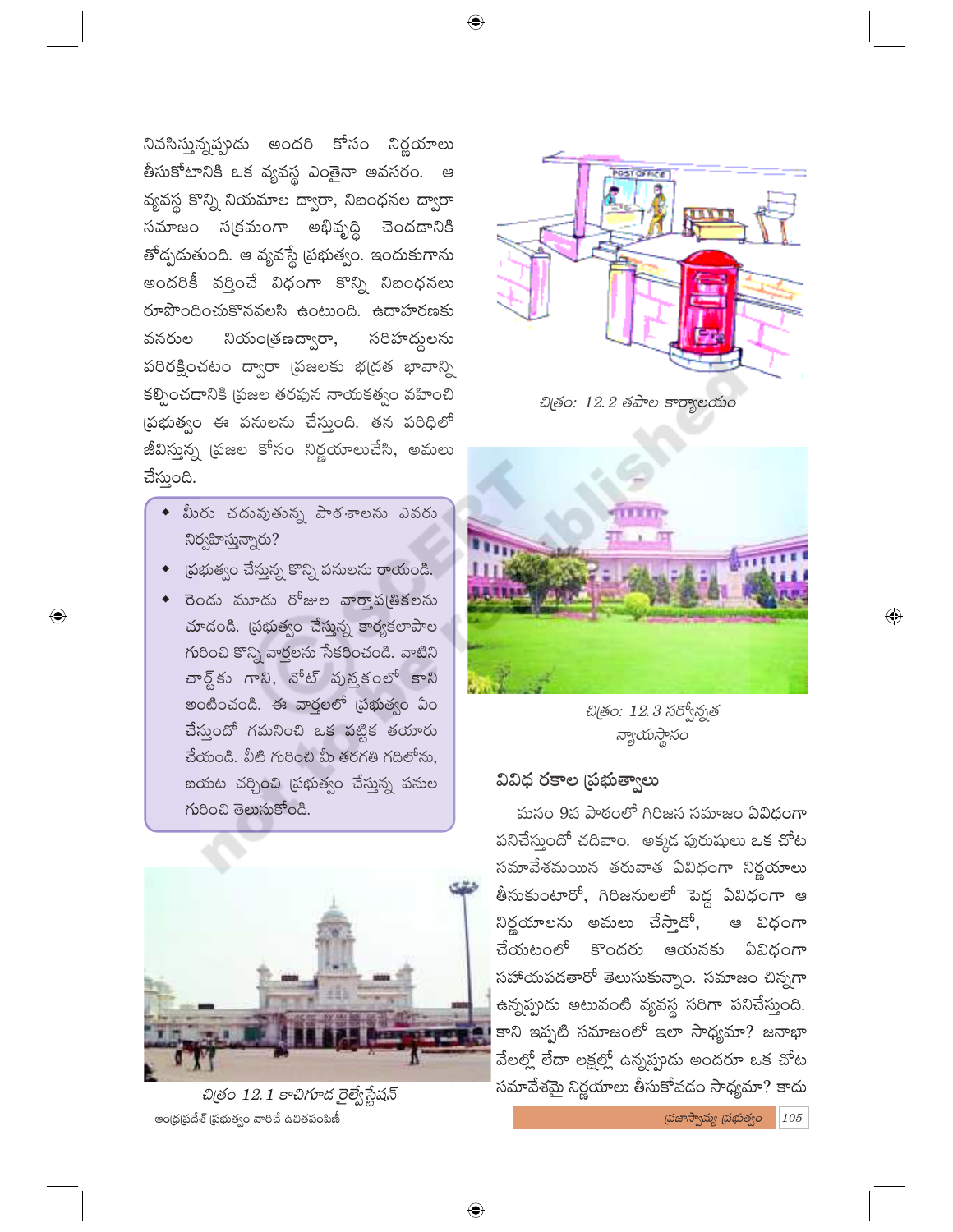కదా! వాళ్ళు ఎటువంటి సమస్యలు ఎదుర్కొంటారు? గిరిజన సమాజంలాగ (పజలంతా ఒకే సమూహానికి, ఒకే సంస్కృతి (మతం, కులం, భాష)కి చెందినవారైతే అందరికీ ఆమోదయోగ్యమైన <mark>ప్రవర్తనా నియమావ</mark>ళి తయారుచేయడానికి సాధ్యమవుతుంది. కాని ఇప్పటి సమాజంలో విభిన్న సంస్కృతుల (పజలకు ఇది .<br>పనిచేయదు. గిరిజన సమాజాలలో (పజల ఆకాంక్షలు,

జీవన విధానం ఒకేలా వారిలో ఉంటాయి. ధనవంతులు, బీదవారు అనే భేదం ఉండదు. కాని రైతులు, వ్యాపారులు, వ్యాపారులు, వడ్డీ పారి(శామిక వేత్తలు, భూమిలేని కూలీలు మొదలయిన వారు నివసిస్తున్న బహుముఖ సమాజంలో అందరూ ఆమోదించే విధంగా ఒక సామాన్య పరిష్మారం గానీ, స్రవర్గనా నియామవళి గానీ ా —<br>రూపొందించడం సాధ్యం కాదు.

 $\bigoplus$ 

ఇంతకుముందు చరిత్రలో చ(కవర్తులు, రాజులు, రాణులు వారు అనుకున్నదే చట్టం, వారు చెప్పిందే న్యాయం కావటం మనం చూశాం. (పజలపై పన్ను విధించడంలో వారు చెప్పిందే తుది నిర్ణయం. ఎవరైనా రాజుల నిర్ణయానికి వ్యతిరేకంగా పోయినా, ధిక్కరించినా వాళ్ళకు రాజులు కఠిన శిక్షలు



 $12.5$  ఆంధ్రప్రదేశ్ రాష్ట్ర శాసనసభ

 $\bigoplus$ 

12.4 శాలివాహన చక్రవర్తి

 $\bigoplus$ 

విధించేవారు. ఎక్కువ మంది రాజులు రాజ్యపరిపాలన కంటే రాజ్యాన్ని విస్తరించటంపైనే ఎక్కువ సమయాన్ని వెచ్చించేవారు. ఇటువంటి (పభుత్వాన్ని రాజరికం అంటారు. రాజు లేక రాణి కొన్ని సమయాలలో నిర్ణయాలు తీసుకునేటప్పుడు ఇతరులను సంప(ధించేవారు. కాని తుది నిర్ణయం మాత్రం రాజుదే. రాజులు తాము తీసుకున్న నిర్ణయాలకు వివరణ ఇవ్వాల్సిన అవసరం లేదు.

 $106$  సాంఘికశాస్త్రం

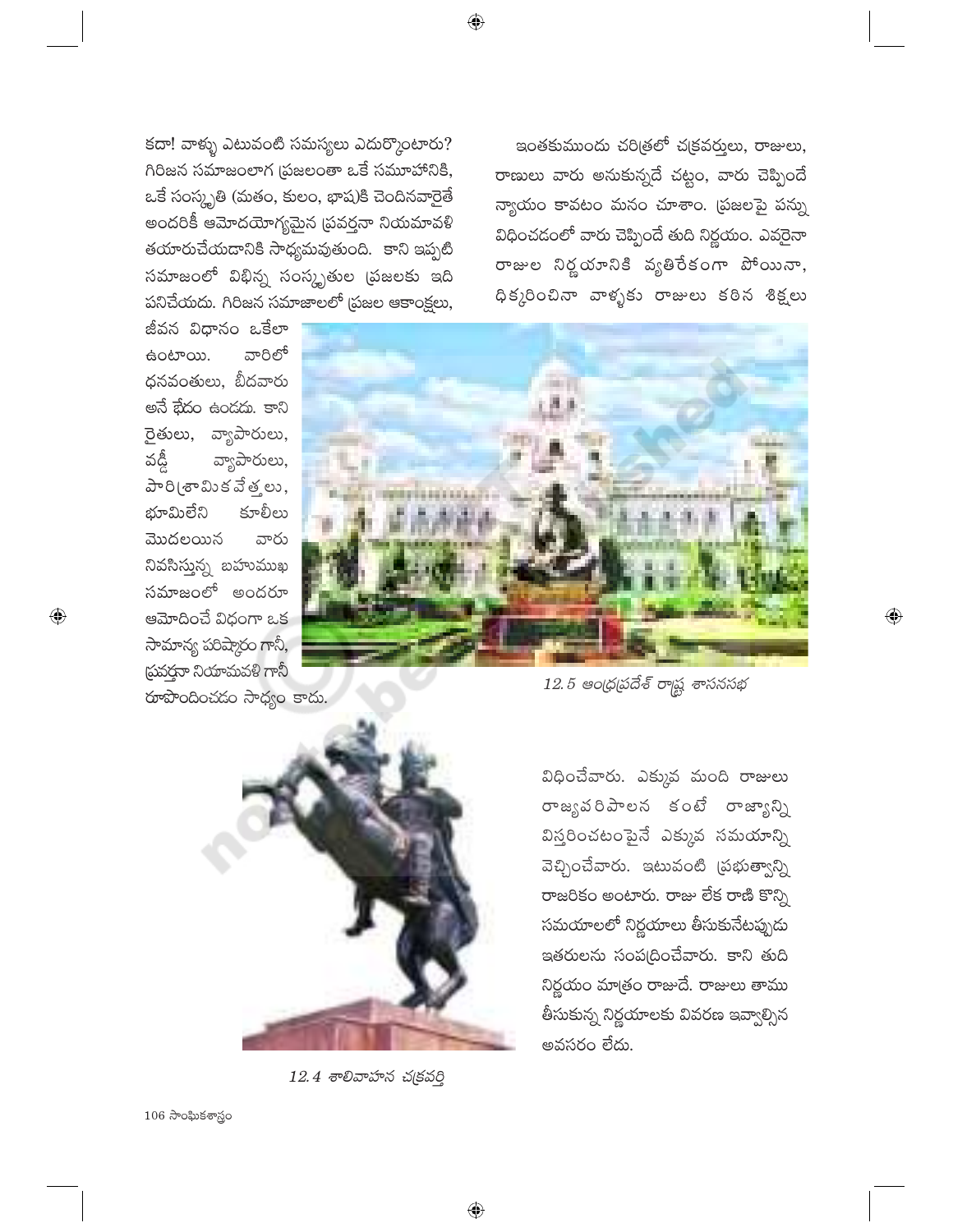⊕

- గిరిజన (పజాస్వామ్య వ్యవస్థను రాజరిక వ్యవస్థతో పోల్చండి
- 1. ఈ రెండింటిలో (పజల అభి(పాయానికి విలువనిచ్చేది ఏది?
- 2. పెద్ద సమాజం లేదా విభిన్న వ్యక్తులున్న సమాజంలో ఏ వ్యవస్థ సమర్థంగా పనిచేస్తుంది?
- 3. ఏ ప్రభుత్వ వ్యవస్థలో పాలకులు క్రూరులుగా మారి (పజలపట్ల అధర్మంగా (పవర్తించే అవకాశం ఉంది?
- పెద్ద సంక్లిష్ట సమాజానికి ఏ (పభుత్వం ఉంటే బాగుంటుందని భావిస్తున్నారు? అది (పజలను అన్యాయానికి, అణచివేతకు గురికాకుండా పాలించేదై ఉండాలి.
- $\bullet$  యుద్ధాలు రాజరిక వ్యవస్థలో ఎక్కువగా ఉండేవా? గిరిజన సమాజంలో ఎక్కువగా ఉండేవా? కారణాలు తెలపండి.

#### ప్రజాస్వామ్య (పభుత్వాలు

 $\bigoplus$ 

విభిన్న విభిన్న (పజల అభి(పాయాలను అన్యాయం, ఇముడ్చుకుంటూ సమాజంలో అణచివేతకు పాల్పడే శక్తులను నియం(తించగలిగే  $\tilde{a}$ భుత్వమే (పజాస్వామ్య (పభుత్వం. (పపంచవ్యాప్తంగా ఎన్నో ఉద్యమాలు రాచరికానికి వ్యతిరేకంగా జరిగిన ఫలితంగా (పజల ఆకాంక్షలకు అనుగుణంగా పనిచేసే (పజాస్వామ్య (పభుత్వ వ్యవస్థ ఏర్పడింది.

భారతదేశం (పజాస్వామ్య దేశం. విభిన్న మతాలు, భావాలు, విభిన్న సంస్కృతులు, ఆకాంక్షలు గల సమాజంలో (పజలందరి అవసరానికి అనుగుణంగా (పథుత్వం పనిచేయవలసి ఉంటుంది.

భారతదేశంలో కోట్లాది (పజలు నివసిస్తూ ఉన్నారు. పౌరులందరూ నిర్ణయాలు తీసుకోవడంలో పాలుపంచుకుంటే అసంఖ్యాకమైన అభి[పాయాలు వెలువదతాయి. ఇది నిర్ణయాలు తీసుకోవడంలో జాప్యానికి కారణమవుతుంది. అంతేకాకుండా అందరు

ఆంధ్రప్రదేశ్ (పభుత్వం వారిచే ఉచితపంపిణీ

పౌరులు (పభుత్వ కార్య(క్రమాల మీద సమయం, డబ్బు, శక్తి వెచ్చించే అవకాశాలు తక్కువ. ఇటువంటి పరిస్థితులలో సమస్యల పరిష్కారం ఎలా జరుగుతుంది?

 $62$ జాస్వామ్యానికి అమెరికాకు చెందిన అ[బహాం లింకన్ ఇచ్చిన నిర్వచనం "[పజలకు చెంది, యొక్క (పజలచేత, (పజల కోసం నడిచే ప్రభుత్వం." ఈ నిర్వచనాన్ని గురించి ఆలోచించండి. మీరు దానితో ఏకీభవిసారా? ఎందుకు? చర్చించండి.



 $12.6$  මැ $\omega$ ණ්ර වරජ $\bar{5}$ 

 $\bigoplus$ 

ఇందుకుగాను మనకు రెందు మార్గాలు ఉన్నాయి. ఒకటి (పాతినిధ్య (పజాస్వామ్యం. రెండోది మెజారిటీ .<br>పరిపాలన. ఈ రెండింటి భావాన్నీ వెుుదట తెలుసుకుందాం. ఈ రోజుల్లో (పజాస్వామ్య (పభుత్వాలన్నీ (పాతినిధ్య (పభుత్వాలే. ఈ విధానంలో (పజలు తమ (పతినిధులను ఎన్నికల (ప(కియ ద్వారా ఎస్నుకుంటారు. ఉదాహరణకు ఒక గ్రామంలో  $2000$ నుంచి 5000 వేల వరకు జనాభా ఉంటే ఆ గ్రామాన్ని వార్గులుగా విభజిస్తారు. ఒక్కొక్క వార్కకి వంద నుంచి రెండు వందల ఓటర్లు ఉంటారు. (పతి వార్డు నుంచి ఒక (పతినిధిని (వార్డు సభ్యుడు) ఎన్నుకుంటారు. ఈ ఎన్నికలలో గ్రామంలోని వయోజనులు అంటే  $18$ సంవత్సరాలు నిండి ఓటరుగా నమోదు అయిన (పతివ్యక్తి, పేద, ధనిక, స్ర్తీ, పురుష, మత, భాష,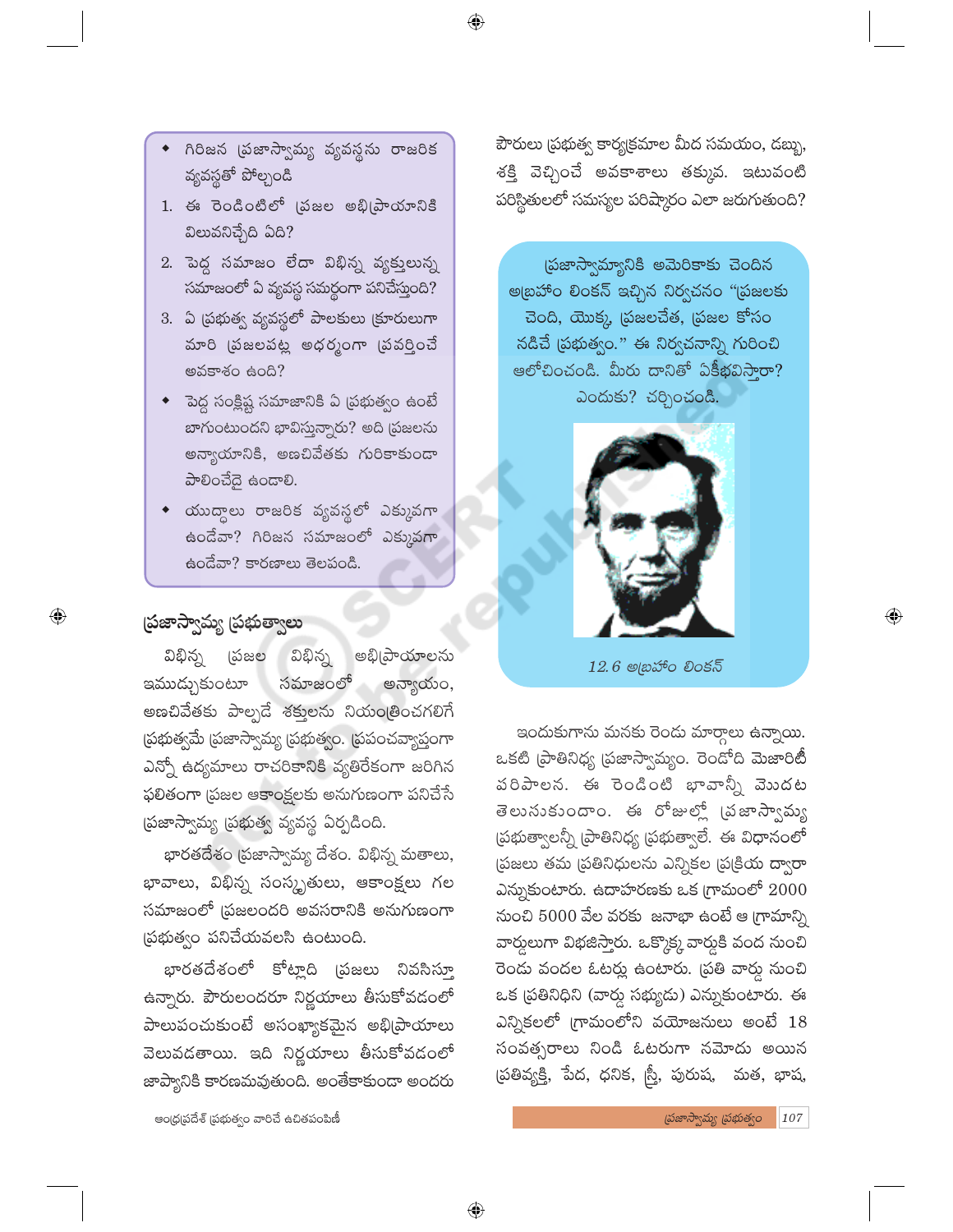నిరక్షరాస్యుల, విద్యాధికులు అనే భేదాలు లేకుండా ఓటు వేస్తారు. అందరికంటే ఎక్కువ ఓట్లు వచ్చిన వారిని [పతినిధులుగా పిలుస్తారు. ఎన్నికెన [పతినిధులు సమావేశాల ద్వారా (పజల పక్షాన నిర్ణయాలు తీసుకుంటారు.

ఎన్నికల ముందు (పజలు ఆలోచించి, చర్చించి ఏ ఏ అంశాల ఆధారంగా (పభుత్వం నదుచుకోవాలో నిర్ణయించుకొని ఓటెయ్యాలి. ఎన్నికల ముందు వివిధ అభ్యర్థలు లేదా పార్టీలు తాము ఎన్నికైతే చేపట్టబోయే కార్య(క్రమాల జాబితాను (Manifesto) ఓటర్ల ముందు ఉంచుతారు. ఎవరిని తమ (పతినిధిగా ఎన్నుకోవాలో



 $\bigoplus$ 

12.7 గ్రామ(పాంతంలో ఓటింగ్ (ప్రక్రియ: రెండవ ఓటు వేయకుండా ఉండటానికి చేతివేలిపై చెరిగిపోని సిరా గుర్తును వేసారు.



 $12.8$  (పాతినిధ్య (పజాస్వామ్యం

నిర్ణ యించుకోడానికి ఓటర్ల కు ಇದಿ ఉపయోగపదుతుంది. ఎన్నికైన (పతినిధులు తాము చేసిన వాగ్దానాలు, హామీలకు కట్టుబడి ఉండి (పజల మనోభావాలను, సమస్యలను ఎప్పటికప్పుడు గమనించవలసి ఉంటుంది. ఈ ప్రతినిధులు ఒక నిర్ణీత కాలానికి (సాధారణంగా 5 సంవత్సరాలు) (పతినిధిగా ఉంటారు. భారతదేశంలో 5 సంవత్సరాలకు ఒకసారి  $108$  సాంఘికశాస్త్రం

ఎన్నికలు జరుగుతాయి. (పజలు తమ (పతినిధులను ఎన్నుకొంటారు.

- పోటీచేస్తున్న అభ్యర్థుల అభిప్రాయాలను (పజలు తెలుసుకోటం ఎందుకు అవసరం?
- $\bullet$  శాశ్వత (పాతిపదికన సభ్యులు ఎన్నికయితే ఏమి జరుగుతుంది?
- $\bullet$  ప్రజల ఆలోచనలకు, అవసరాలకు వ్యతిరేకంగా పనిచేస్తారని (పజా(పతినిధులు మీరనుకుంటున్నారా?

ప్రాతినిధ్య ప్రజాస్వామ్యంలో సాధారణ మెజారిటీ (Simple majority) ద్వారా కూడ (పతినిధులు ఎన్నికవుతారు. ఒక్కోసారి ఒక్క ఓటు ఎక్కువ రావడంవల్ల కూడ ఎన్నిక జరగవచ్చు. అటువంటప్పుడు వేరే అభ్యర్ధికి ఓటు వేసినవారు కూడా ఈ నిర్ణయాన్ని ఒప్పుకోవలసిందే! ఆ విధంగా ఎన్నికైన ప్రజాప్రతినిధులు కూడా నిర్ణయాలు తీసుకునేటప్పుడు మెజారిటీ విధానాన్ని అమలు పరుస్తారు.

 $\bigoplus$ 

 $\frac{1}{6}$ దాహరణకు: ఒక గ్రామ పంచాయతిలో 20 మంది వార్న సభ్యులు ఉంటే  $11$  మంది ఒక (పతిపాదనను సమర్థిస్తే అది ఆమోదం పొందుతుంది. మిగత 9 మంది అభి[ప్రాయాలకు విలువ ఉండదు. అలా ఆధునిక (పజాస్వామ్య (పభుత్వాలు మెజారిటీ నిర్ణయానికి కట్టుబడి పనిచేస్తాయి. మరి మెజారిటీ నిర్ణయానికి కట్టుబడి ఉందడంవల్ల మైనారిటీ అణగదొక్కినట్లవుతుందా? నిర్ణయాలు ಇದಿ సమంజసమేనా?

- ్దది నిజమని మీరు భావిస్తున్నారా? ఇతరులతో చర్చించండి.
- $\bullet$  మీ తరగతిలో బాల పరిషత్తు ఏర్పాటు చేయండి. తరగతిలో ఎలా ఉందాలి అని కొన్ని నియమాలు ఏర్పాటు చేసుకోండి. తరవాత బాల పరిషత్కు ఎన్నికలు నిర్వహించండి. నిర్ణయాలు తీసుకునేటపుడు (పతి విద్యార్థి పాల్గొనేటట్లు చూడండి. (పతి విద్యార్థి స్వంతంగా తరగతి నివేదికను తయారుచేసేటట్లు చూడండి.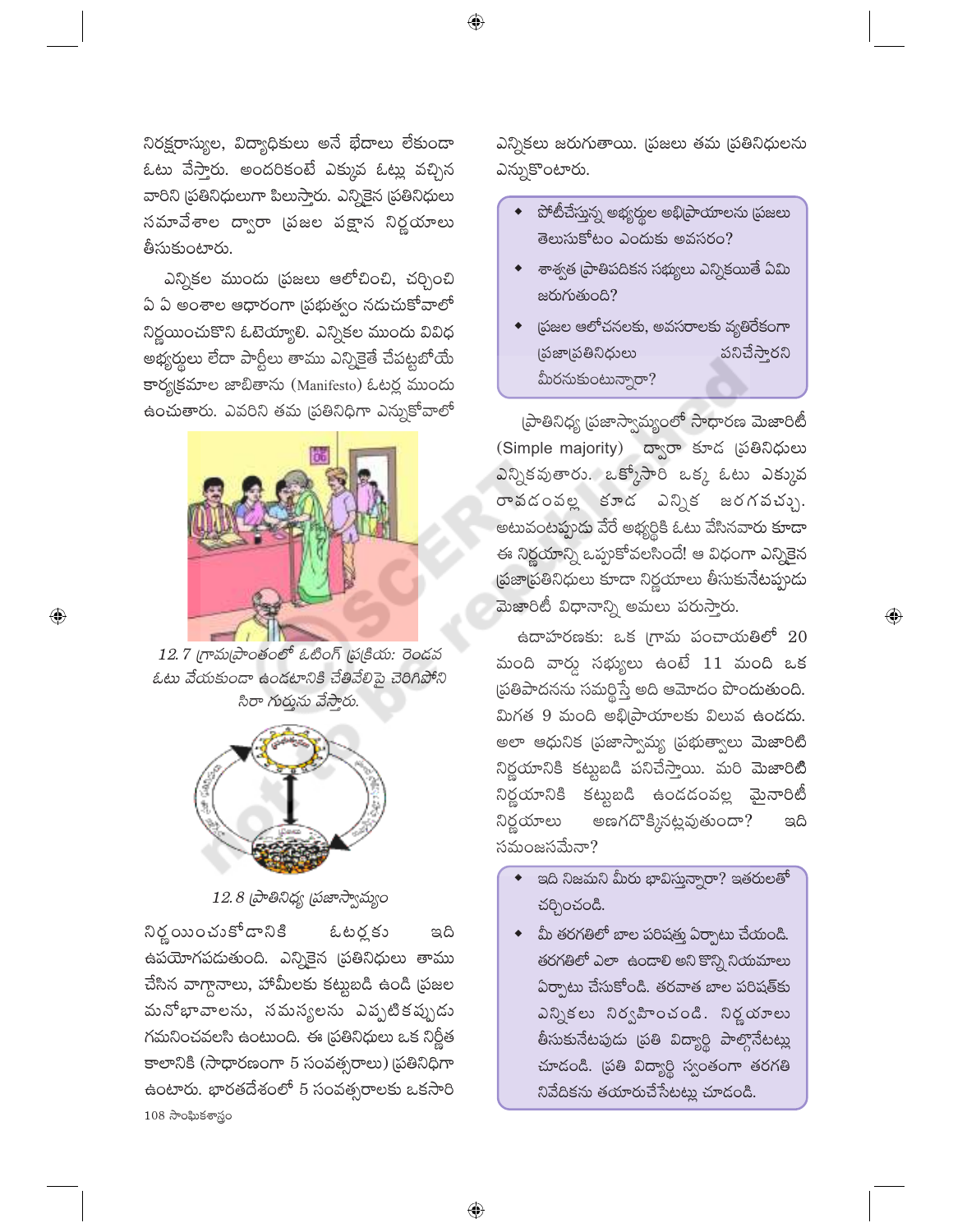12.9 అధిక ధరలకు వ్యతిరేకంగా (పదర్శన

## ఎన్నికైన (పజా(పతినిధులమీద నియం(తణ

 $\bigoplus$ 

ఎన్నికైన (పజా[పతినిధులు ఎవరిమీ<mark>దా</mark> పెత్తనం చెలాయించకుండా ఉండడానికి మనం ఏంచేయాలి? ప్రజాస్వామ్యంలో ఎన్నికైన ప్రజాప్రతినిధులమీద నియంత్రణ చేయదానికి రాజ్యాంగచట్టంలో కొన్ని నిబంధనలను పొందుపరిచారు. వారు ఆ నిబంధనలకు వ్యతిరేకంగా పోయినప్పుడు న్యాయస్థానాలు రాజ్యాంగ (పకటించే అనర్శులుగా **బ్రకారం** ವಾರಿನಿ అవకాశముంది. అలాగే <mark>ప్రజలు ఎవరైనా, ఎప్ప</mark>ుడైనా (పజా(పతినిధుల పనులను విమర్శించవచ్చు. ఈ థుక్రియ సమావేశాల ద్వారా కాని, టెలివిజన్ ద్వారా కాని, వార్తా పత్రికల ద్వారా కాని తెలియజేయవచ్చు.

#### సమానత్వం – ప్రజాస్వామ్యం

(పజాస్వామ్యంలో పురుషులు, స్ర్తీలు, అక్షరాస్యులు, నిరక్షరాస్యులు, యువకులు, వృద్దలు, ధనవంతులు, పేదవారు, అధికారులు <mark>(పతి ఒక్కరూ కొంచె</mark>ం సమయం వెచ్చించి ప్రజావసరాలను అర్థంచేసుకోవాలి. <mark>ర్రుభుత్వం చేస్తున్న (పతి పనిపట్లా వాళ్ళకు అవగాహ</mark>న ఉండాలి. నరైన నిర్ణయాలు తీనుకోడంలో సహకరించాలి. ఓటు వేసేటప్పుడు నిర్భయంగా,

ఆంధ్ర(పదేశ్ (పభుత్వం వారిచే ఉచితపంపిణీ

(పలోభాలకు లోనుకాకుండా ఓటు వెయ్యాలి. దురదృష్టవశాత్తు అన్ని సమయాలలో ఇలా జరగదం .<br>లేదు. <sub>(</sub>పజలకు (పజాస్వామ్య విలువల పట్ల "<br>అవగాహన లేకపోవడానికి నిరక్షరాస్యత కూడా ఒక కారణమే. వివిధ విభాగాలలో జరిగే విషయాలను తెలుసుకోవడానికి చాలా మంది (పజలు సమాచార హక్కు చట్టాన్ని స(క్రమంగా ఉపయోగించుకోవడం లేదు. ముఖ్యంగా (స్త్రీలు, పేదవారు సరియైన అవగాహన లేక (పజాస్వామ్యంపట్ల, (పజావసరాలపట్ల సరిగా స్పందించడం లేదని చెప్పవచ్చు. వారు వారి వారి పనులలో ఎక్కువ సమయం వెచ్చించడం కూడా ఇందుకు ఒక కారణమని చెప్పవచ్చు. చాలా సందర్భాలలో వీళ్ళను ఎన్నికల సమయంలో చిన్న చిన్న (పలోభాలకు గురిచేసి ధనవంతులు ఎన్నికలలో గెలిచే (పయత్నం చేస్తున్నారు. కొన్ని సందర్భాలలో కులం, మతం కూడా ఎన్నికల సమయంలో (పజలమీద ఎక్కువ (పభావం చూపుతోంది. అప్పుడు ప్రజలు తమ ఇ<mark>వ్</mark>మెలకు వ్యతిరేకంగా ఓటు వేసే అవకాశాలు ఎక్కువ. ఈ కారణాల వల్ల (పజలు (వజాస్వామ్య విలువలను పక్కనబెట్టి, ఇతర కారణాలవల్ల అభ్యర్థలను ఎస్నుకొంటున్నారు.

 $\overline{\mathbb{Q}}$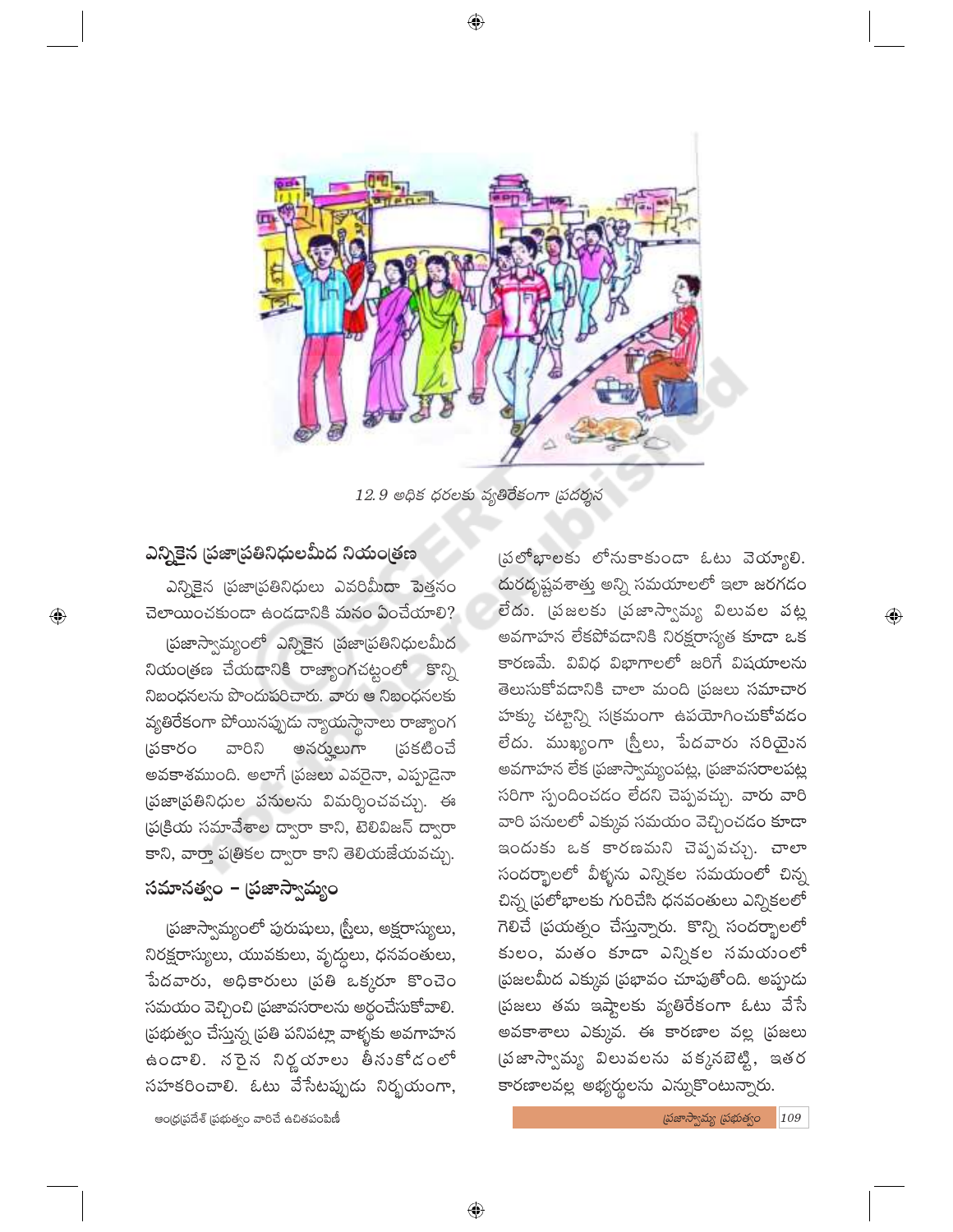

 $\bigoplus$ 

 $110$  సాంఘికశాస్త్రం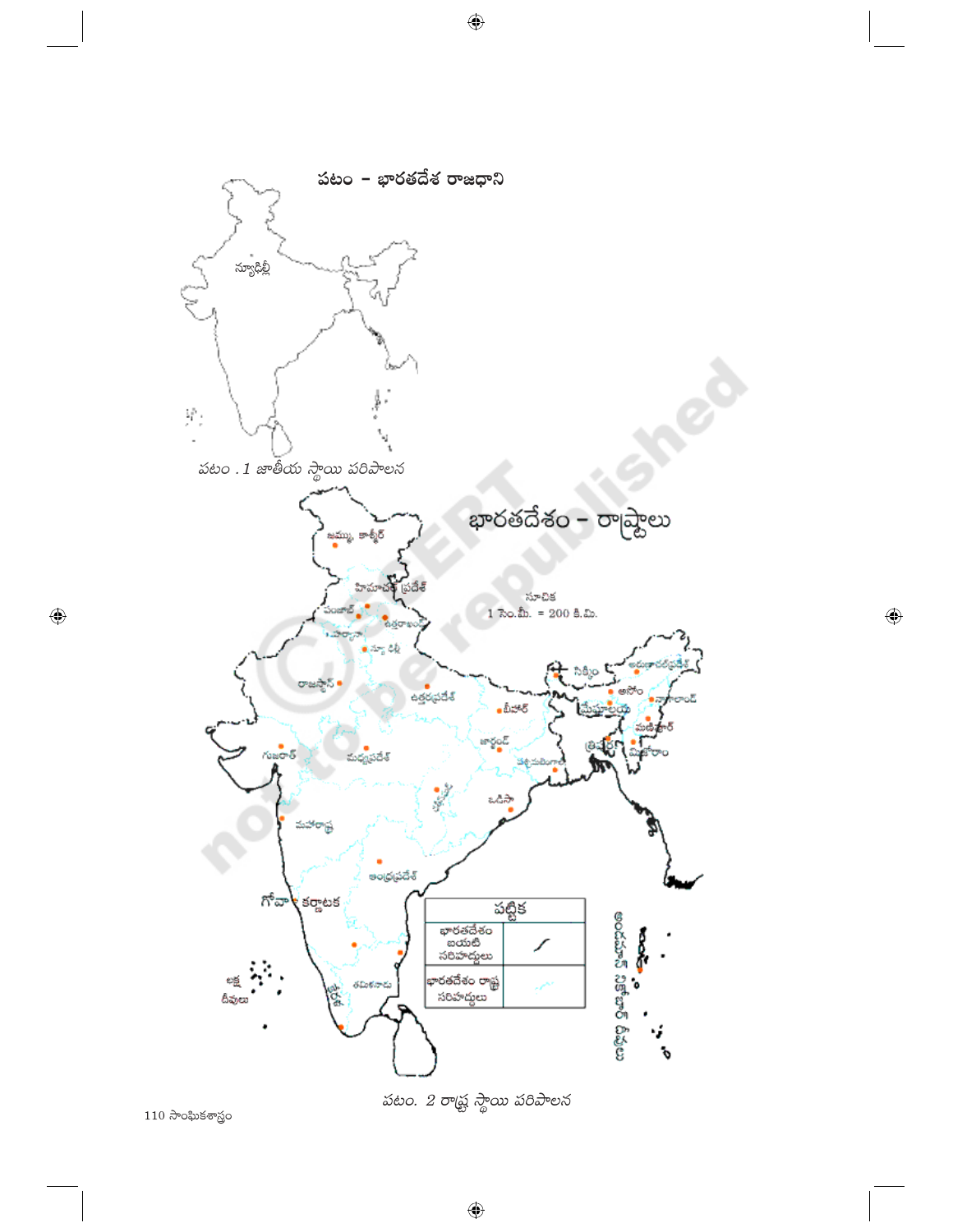మహారాష్ట

ఆంధ్రప్రదేశ్ – జిల్లాలు

సరిహద్దలు

| <b>PASSED</b><br>అదిలాబాద్                                    |                                  | ಒಡಿಸ್       |
|---------------------------------------------------------------|----------------------------------|-------------|
|                                                               |                                  |             |
|                                                               | <b>CERNICA</b>                   |             |
|                                                               |                                  | శ్రీకాకుళం/ |
| నిజామాబాద్, <sup>2</sup><br>కరీంనగర్                          |                                  |             |
|                                                               |                                  | విజయనగర్రర  |
|                                                               | Cr2,                             |             |
| వరంగల్                                                        |                                  |             |
| మెదక్                                                         |                                  | విశాఖపట్టణం |
|                                                               | ఖమ్మం                            |             |
| <u>) హ</u> ైదరాబాద్                                           |                                  |             |
| రంగారెడ్డి                                                    | తూర్పు గోదావర                    |             |
| నల్గొండ                                                       |                                  |             |
|                                                               | ž<br><sub>ు</sub> పశ్చిమ గోదావరి |             |
| a<br>a                                                        |                                  |             |
| మహ <mark>బూబ్</mark> నగర్                                     |                                  |             |
| గుంటూరు                                                       | (इंग्द्रे                        |             |
|                                                               |                                  |             |
|                                                               |                                  | N           |
|                                                               |                                  |             |
| ద్రకాశం<br>కర్నూలు                                            |                                  |             |
|                                                               | SOM BRANCO                       |             |
|                                                               |                                  |             |
|                                                               |                                  |             |
|                                                               |                                  |             |
| అనంతపురం<br>వై.ఎస్.ఆర్ కడప్ప <sup>వి.ఎస్.ఆర్ స్టేల్లూర్</sup> |                                  |             |
|                                                               |                                  |             |
|                                                               |                                  |             |
|                                                               |                                  |             |
| È.                                                            |                                  |             |
|                                                               |                                  |             |
| చిత్తూరు                                                      |                                  |             |
| <b>SORGHT</b>                                                 |                                  |             |
|                                                               |                                  |             |
| తమిళనాదు                                                      |                                  |             |
|                                                               |                                  |             |

పటం. 3 జిల్లా స్థాయి పరిపాలన

- మీ తల్లిదండ్రులను అడిగి ఎన్నికల ప్రక్రియలో గల సమస్యలను తెలుసుకోండి. ఈ సమస్యల పరిష్మారానికి మీ తరగతి గదిలో చర్చించండి. ఒక సమాచార జాబితా తయారుచేయండి.
- అసమానతలు అంటే మీరు ఏమి అర్థం .<br>చేసుకున్నారు? ఉదాహరణలతో వివరించండి.
- $\bullet$  సరైన అభ్యర్థిని ఎస్నుకోదంలో (పజలు ఎదుర్కొంటున్న ముఖ్య అడ్దంకులు ఏమిటి?

# వివిధ స్థాయిలలో (పభుత్వం

 $\bigoplus$ 

(పభుత్వం వివిధ స్థాయిలలో పనిచేస్తుంది. స్థానికంగాను, రాష్ట్రస్థాయిలోను, జాతీయ స్థాయిలోను ఆంధ్రప్రదేశ్ (పభుత్వం వారిచే ఉచితపంపిణీ

పనిచేస్తుంది. స్థానికంగా అంటే మనం ఉన్న [పాంతంలో మనకోసం పనిచేసేది. రాష్ట్రస్థాయిలో అంటే రా(ష్టానికి మొత్తంగా పనిచేసేదాన్ని రాష్ట్ర ప్రభుత్వం అంటారు. ఉదా: ఆం(ధ(పదేశ్, అసోం. జాతీయస్థాయిలో ఉన్న ప్రభుత్వం దేశం మొత్తానికి బాధ్యత వహిస్తుంది.

మీరు పై తరగతిలోకి వెళ్లినప్పుడు రాష్ట్రస్థాయ<mark>ి</mark> (పభుత్వం గురించి, జాతీయస్థాయి (పభుత్వం గురించి తెలుసుకుంటారు.

 $\bigoplus$